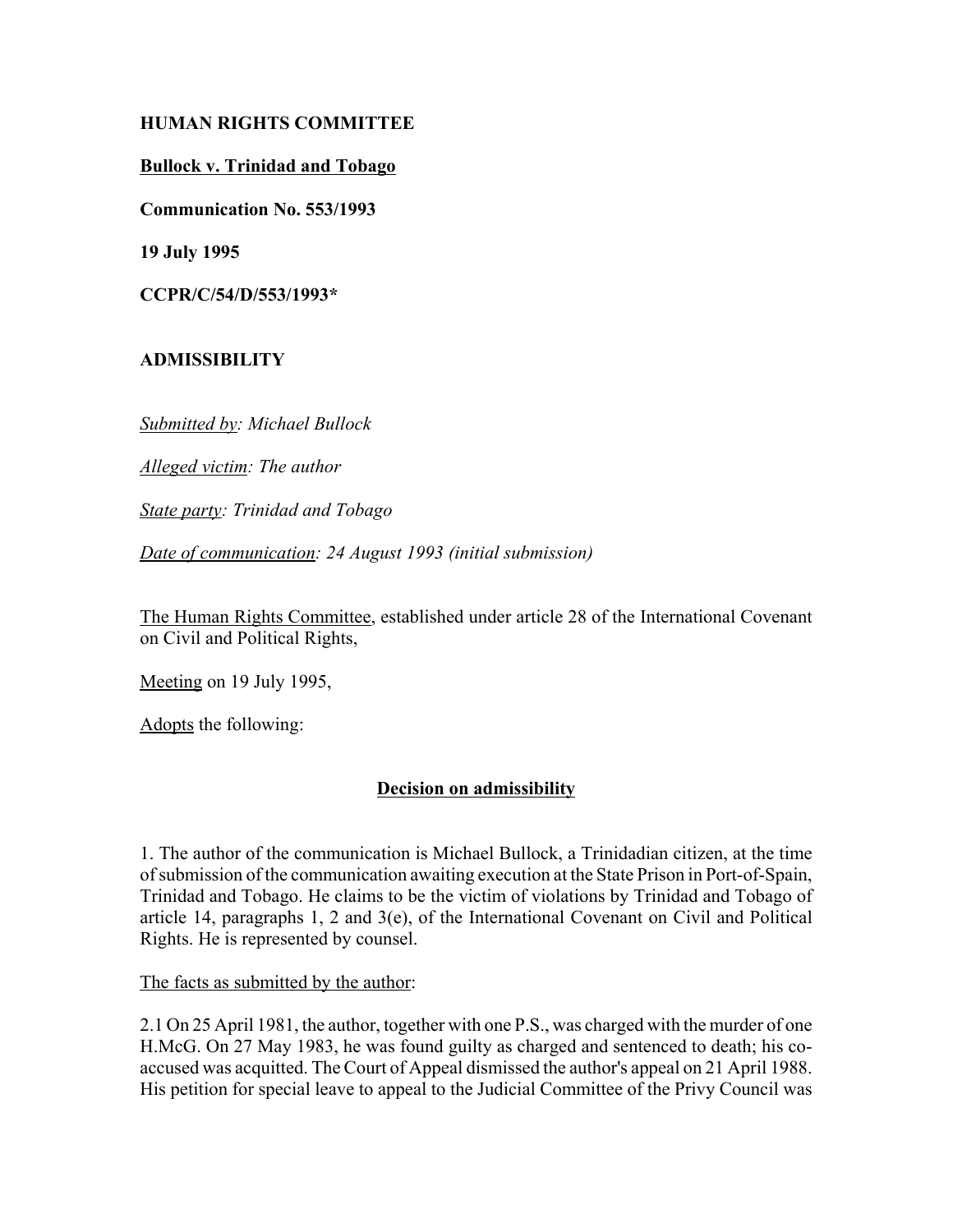dismissed on 9 November 1990. On 19 August 1993, a warrant was issued for the execution of the author on 24 August 1993; on 23 August 1993, the High Court granted a stay of execution, following the filing of a constitutional motion on the author's behalf.

2.2 Following the judgement of the Judicial Committee of the Privy Council in **Pratt and Morgan v. Jamaica**, the author's death sentence was commuted to one of life imprisonment.

2.3 At the trial, the prosecution's case rested mainly on the testimony of one Movin Brown, who lived at the same address as the author. This witness testified that, in the morning of 25 April 1981, he saw the author pull the victim out of her car, and beat her to death. During the trial, the author made an unsworn statement from the dock. He testified that he was present at the time of the incident, but that it was Movin Brown who beat and killed the deceased, and later threatened him. The prosecution also relied on oral statements made by the author testifying to his involvement in the robbery, as well as on circumstantial evidence.

2.4 During the trial, the defence sought to challenge the credibility of Movin Brown on the basis of a statement made by him to the police in 1976, concerning another murder case for which he had been tried, but had been acquitted (reportedly on the ground that the cause of death was not established). The judge, however, did not allow counsel to cross-examine Movin Brown on the basis of this statement, and refused counsel's request to admit the statement in evidence.

## The complaint:

3.1 It is submitted that Movin Brown's prior statement was highly relevant to the issue of his credibility, and that the judge, by refusing counsel to cross-examine him on this point, and by refusing to admit the statement in evidence, violated the author's rights under article 14, paragraphs 1 and 3(e).

3.2 Counsel further points out that the trial judge, when instructing the jury, said: "[...] what Bullock has said in his defence by his statement in the dock is an exercise of his right to speak as an accused person and his right to speak from where he is. But as you have heard from time to time, wherever there are rights, there are responsibilities and I will come to that". The judge later said: "I said earlier, wherever there are rights, there are responsibilities. These responsibilities are not limited to the accused alone. They spread to his legal representative as well. This is the law of this country". And he further said: "As I said, the accused exercised his right, but rights carry responsibilities".

3.3 It is submitted that the judge's instructions were unfair, since he did not give any guidance to the jury as to what he meant by the word "responsibilities" in this connection. Counsel argues that the judge, by using such language, left the jury under the impression that the author had failed to discharge some responsibility which he was obliged to perform, and that, since the exact nature of that responsibility was not made clear, the jury could have interpreted it to mean that the author had a responsibility to give a sworn statement. Counsel further argues that the judge's commentscould also have been interpreted by the jury to mean that the author had in some way been irresponsible in levelling, as the judge himself put it,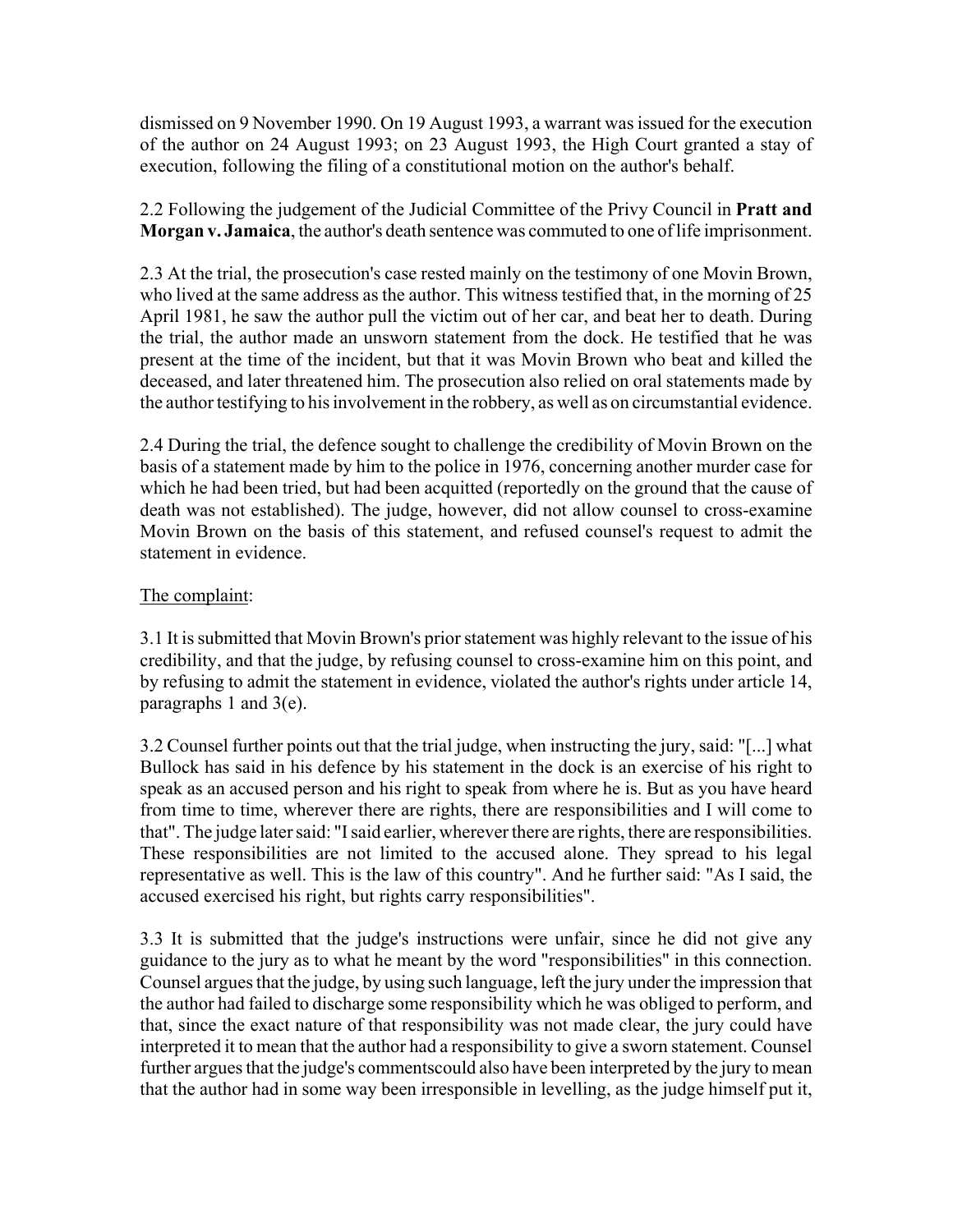"serious and grave allegations" against Movin Brown. The judge's instructions to the jury are said to amount to a further violation of article 14, paragraph 1, and in addition, to a violation of article 14, paragraph 2, of the Covenant.

The State party's observations on admissibility and the author's comments:

4.1 By submission of 4 November 1993, the State party argues that the communication is inadmissible.

4.2 The State party points out that on 23 August 1993, after a warrant for the author's execution had been issued, the author filed a constitutional motion before the High Court, seeking a declaration that the execution of the sentence of death against him would be unconstitutional, as well as an order to vacate the sentence of death and to stay the execution. On 23 August 1993, the Court granted a conservatory order, staying the author's execution. The State party concludes that domestic remedies have not been exhausted and that the communication is thus inadmissible.

4.3 As regards the Committee's request, under rule 86 of its rules of procedure, that the State party not carry out the death penalty against the author while his communication is being considered by the Committee, the State party states that, in view of the inadmissibility of the communication, it is not prepared to give such an undertaking. It refers, however, to the stay of execution ordered by the High Court, and states that it will abide by it.

4.4 The State party encloses a copy of the judgement of the Court of Appeal in the author's case. It submits that the Court of Appeal dealt extensively with the refusal of the trial judge to admit the statement made by Movin Brown, as well as with the judge's directions regarding the author's statement from the dock. The Court of Appeal concluded that the trial judge had acted properly in both the conduct of the trial and in his summing up to the jury, and dismissed the appeal.

4.5 The State party claims that the author is seeking to use the Human Rights Committee as a final court of appeal. It argues that this is contrary to the Committee's jurisprudence and incompatible with the provisions of the Covenant.

5.1 In his comments on the State party's submission, the author argues that his constitutional law motion does not render his communication to the Committee inadmissible under article 5, paragraph 2(b), of the Optional Protocol. He submits that the constitutional motion only concerns the constitutionality of the execution of his death sentence, and does not concern his claim of unfair trial.

5.2 The author further argues that, while it is true that it is not in principle for the Committee to evaluate facts and evidence in a particular case, or to review the judge's instructions to the jury, the Committee does have competence to do so where it can be ascertained that the proceedings have been arbitrary or manifestly unjust, amounting to a denial of justice. The author argues that the judge's refusal to have him cross-examine thoroughly the prosecution's main witness as well as the judge's instructions to the jury, improperly shifting the burden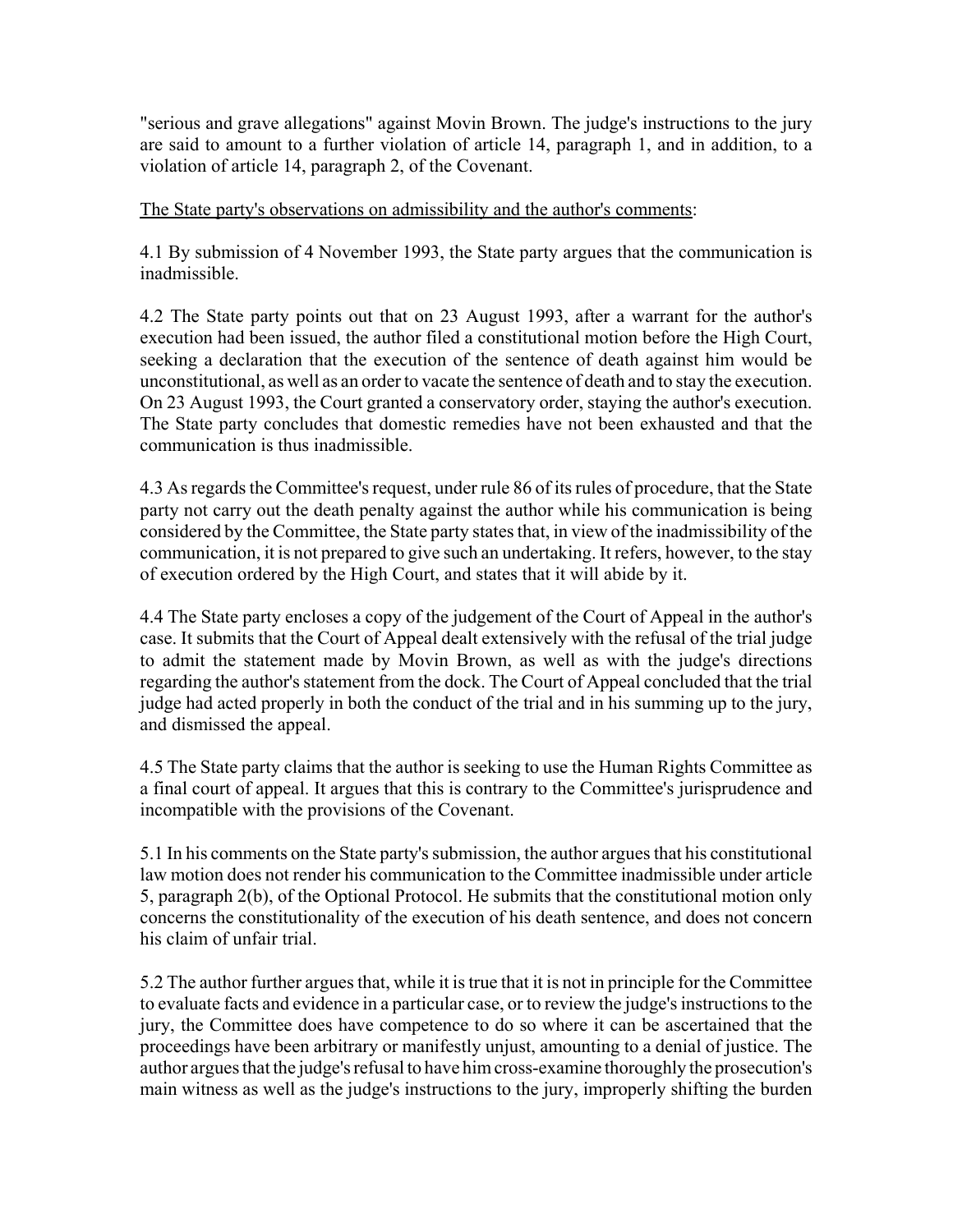of proof onto him, amounted to a denial of justice, and that the Committee therefore is competent to examine his communication.

6. In a further submission, dated 18 July 1994, the State party informs the Committee that the author's death sentence has been commuted to one of life imprisonment for the rest of his natural life, following the decision of the Judicial Committee of the Privy Council in the case of **Pratt and Morgan v. the Attorney General of Jamaica**, in which it was held that in any case in which execution is to take place more than five years after sentence, there will be strong grounds for believing that the delay is such as to constitute "inhuman or degrading punishment or treatment".

#### Issues and proceedings before the Committee:

7.1 Before considering any claim contained in a communication, the Human Rights Committee must, in accordance with rule 87 of its rules of procedure, decide whether or not it is admissible under the Optional Protocol to the Covenant.

7.2 The Committee regrets that the State party was not prepared to give the undertaking requested by the Committee under rule 86 of its rules of procedure, not to execute the death sentence against the author while his case was under examination under the Optional Protocol, since the State party considered the communication inadmissible. The Committee observes that it is not for the State party, but for the Committee, to decide whether or not a communication is admissible. The Committee requests the State party to cooperate fully with the Committee's examination of communications in the future.

7.3 The Committee notes that part of the author's allegations relate to the instructions given by the judge to the jury. The Committee refers to its prior jurisprudence and reiterates that it is generally not for the Committee, but for the appellate Courts of States parties, to review specific instructions to the jury by the trial judge, unless it can be ascertained that the instructions to the jury were clearly arbitrary or amounted to a denial of justice. The Committee has taken note of the author's claim that the instructions in the instant case were manifestly unjust. The Committee has also noted the Court of Appeal's consideration of this claim, and concludes that in the instant case the trial judge's instructions did not show such defects as to render them manifestly arbitrary or a denial of justice. Accordingly, this part of the communication is inadmissible as incompatible with the provisions of the Covenant, pursuant to article 3 of the Optional Protocol.7.4 As regards the author's claim that the judge's refusal to admit the 1976 statement by the main prosecution witness in evidence or to allow cross-examination of this witness on the statement violated his rights under article 14, paragraphs 1 and 3(e), of the Covenant, the Committee considers that it is generally for the appellate courts of States parties, and not for the Committee, to review the judge's discretion in relation to the admission of evidence unless it can be ascertained that the exercice of the discretion was manifestly arbitrary or amounted to a denial of justice. Since no such defects have been shown in the instant case, this part of the communication is therefore inadmissible under article 3 of the Optional Protocol, as being incompatible with the provisions of the Covenant.